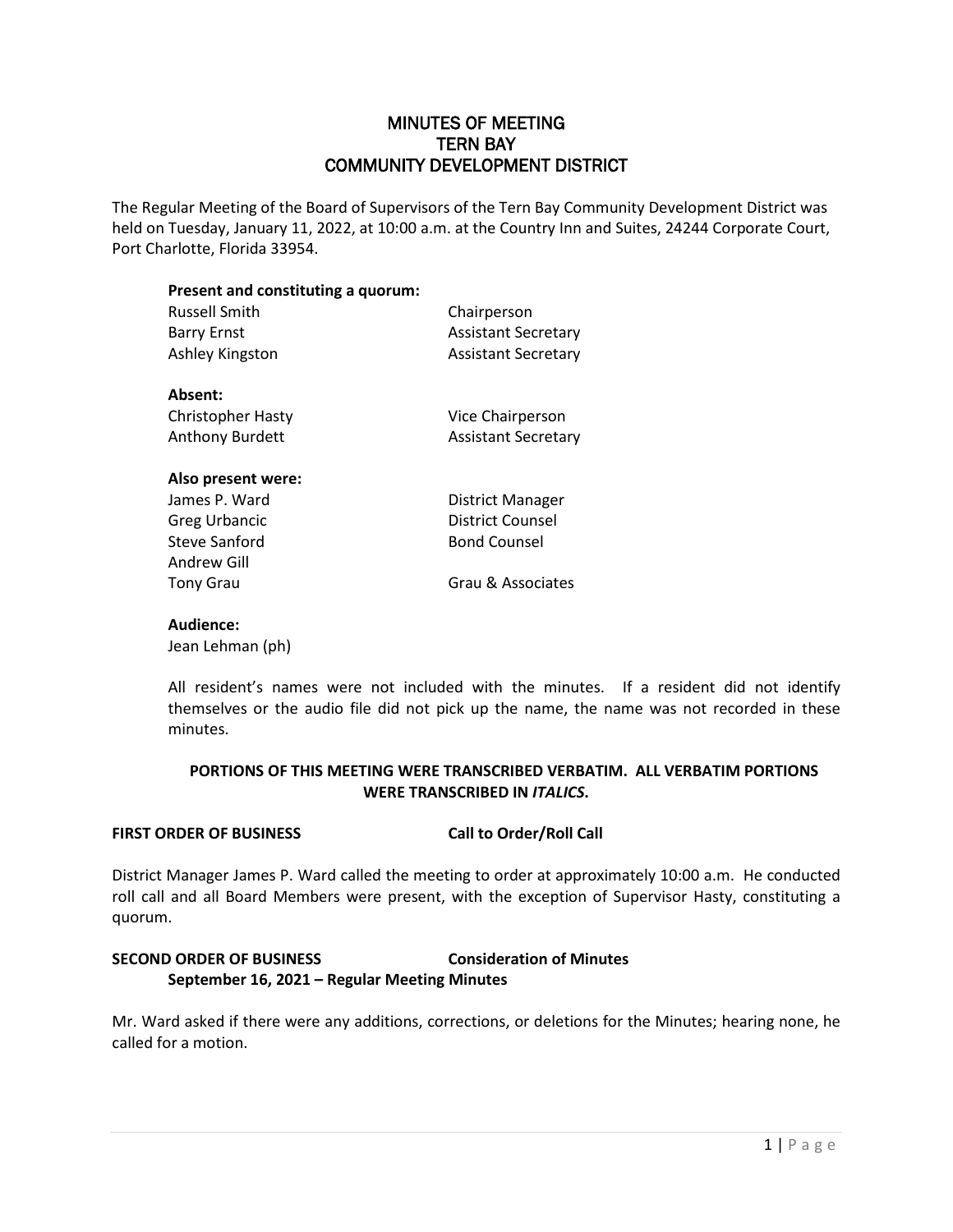**On MOTION made by Mr. Barry Ernst, seconded by Mr. Russell Smith. Ashley Kingston, and with all in favor, the September 16, 2021, Regular Meeting Minutes were approved.**

## **THIRD ORDER OF BUSINESS Consideration of Audited Financial Statements**

## **Consideration of the Acceptance of the Audited Financial Statements for the Fiscal Year ended September 30, 2021**

Mr. Ward introduced Tony Grau of Grau and Associates.

Mr. Tony Grau with Grau and Associates reviewed the Audited Financial Statements for the Fiscal Year ended September 30, 2021. He reported page 1 and 2 reflected a clean opinion with respect to the financial statements of the District. He indicated there was a new item in the audit report on page 2, additional information which was now required by Florida Statute. He stated the management discussion and analysis was a recap of the financial activity during the Fiscal Year. He indicated page 4 showed the condensed statement of net position which showed very little changes from the prior year. He noted next was the income statement (changes in net position) which showed revenues, expenses, and the change in net position. He noted last year (year ended September 30, 2020) there was restructuring of the capital assets which brought it down by \$29 million dollars; that did not occur this year. He indicated the financial statements began on page 7 with the government wide financial statements, following which were the fund financial statements with the balance sheet reflecting the general fund and debt service fund. He stated the income statement was on page 11 and showed the special assessments, expenditures, and debt service. He reported the District collected \$248,000 dollars more than was spent which brought the total fund balance up from \$67,000 dollars to \$316,000 dollars. He stated there was a small deficit in the debt service fund which was consistent with prior years. He reported next were the footnotes to the financial statements which were consistent with the prior year. He indicated on page 19 were the capital assets which were placed in service showing application to the capital assets. He stated page 20 showed the long term debt which was only a little over \$1 million dollars. He stated the remainder of the report contained the various reports required under government auditing standards and by the Auditor General including the newly required additional data which was supplied by management. He noted there were no findings and only clean opinions.

Mr. Ward asked if there were any questions.

*Mr. Smith: Is it fair to say there is nothing out of the ordinary and everything is as it should be?*

*Mr. Grau: Yes.* 

**On MOTION made by Mr. Russell Smith, seconded by Ms. Ashley Kingston, and with all in favor, the Audited Financial Statements were accepted for purposes of inclusion in the record.**

**FOURTH ORDER OF BUSINESS Consideration of Resolution 2022-1**

**Consideration Of Resolution 2022-1, a Resolution of the Board of Supervisors of Tern Bay Community Development District ratifying the LED Lighting Agreement dated December 15, 2021, and four LED**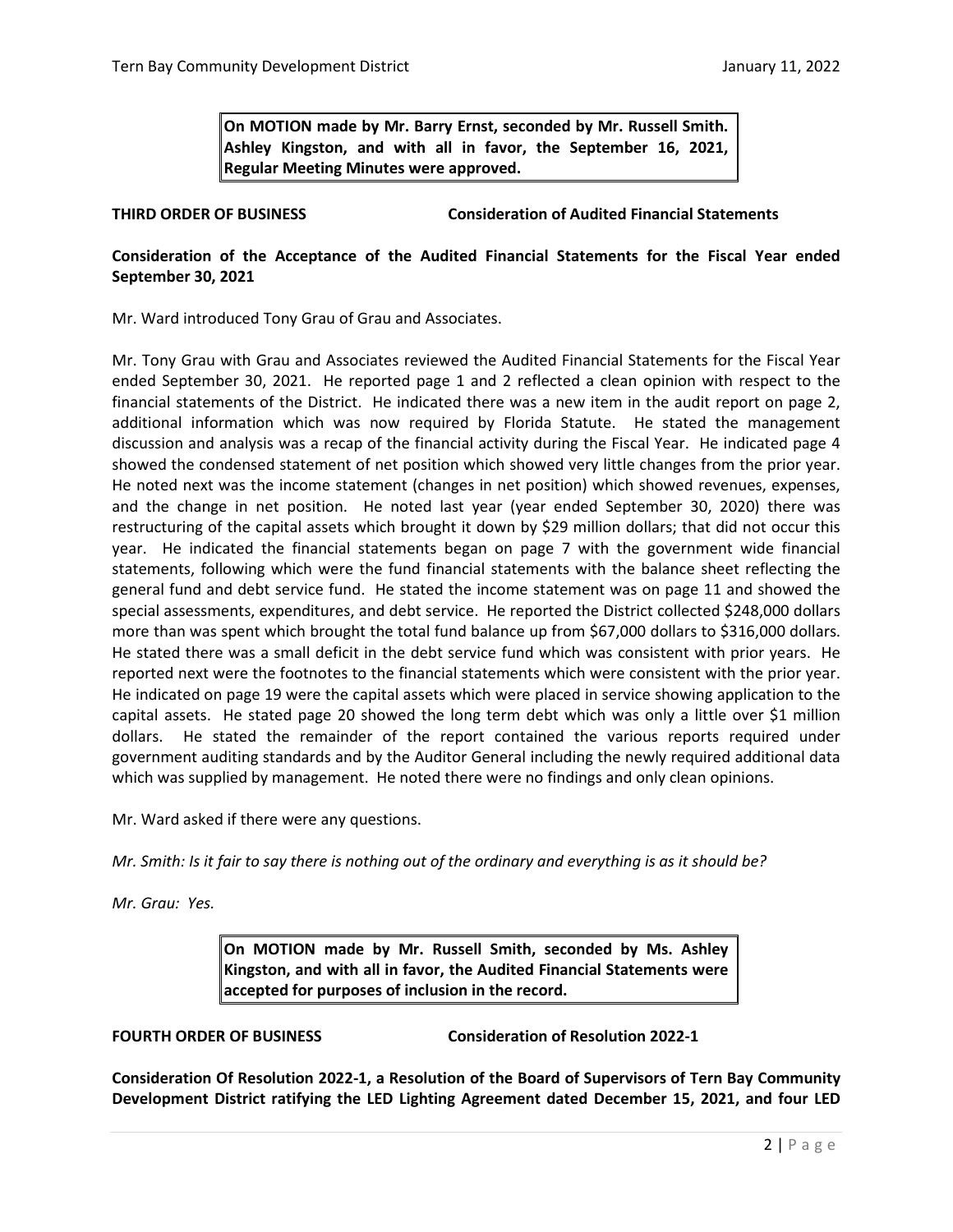## **Lighting Agreements dated May 25, 2021, each with Florida Power & Light Company for purposes of installing lighting facilities on roadways within the District**

*Mr. Ward: This Resolution ratifies a number of Florida Power and Light agreements that we have in place for street lighting services within the District. I am going to add another Resolution, so I don't have to come back to you all the time. This one will ratify these, and the second resolution will give me the authority to sign those on a going forward basis.* He asked if there were any questions; hearing none, he called for a motion.

> **On MOTION made by Mr. Barry Ernst, seconded by Ms. Ashley Kingston, and with all in favor, Resolution 2022-1 was approved, and the Chair was authorized to sign.**

**FIFTH ORDER OF BUSINESS Consideration of Resolution 2022-2**

Mr. Ward indicated this was the Resolution which would give him the authority to sign future Florida Power and Light agreements for street lighting services within the District going forward. He called for a motion.

> **On MOTION made by Mr. Barry Ernst, seconded by Mr. Russell Smith, and with all in favor, Resolution 2022-2 was approved, and the Chair was authorized to sign.**

## **SIXTH ORDER OF BUSINESS Staff Reports**

## **Staff Reports**

## **I. District Attorney**

*Mr. Urbancic: The Legislative Sessions have kicked off. There are a couple of bills we will be watching, one which would change the Sunshine Law in the event of a natural disaster or declaration of emergency. That will become helpful in the future. We could have used it in the past. Also, one which would change the level of sovereign immunity pretty significantly, the limited waiver to a million dollars. We are currently at \$200,000/\$300,000 dollars for per occurrence and in the aggregate. That would be a substantial change, and it would be indexed. I don't know whether it will pass. They have made a run at this before, but not quite at this level. Otherwise, the only other item would be the Stormwater Needs Analysis.* 

## **II. District Engineer**

No report.

## **III. District Manager**

- **a) State Law Requirements for new Stormwater Reporting**
- **b) Financial Statements for period ending September 30, 2021 (unaudited)**